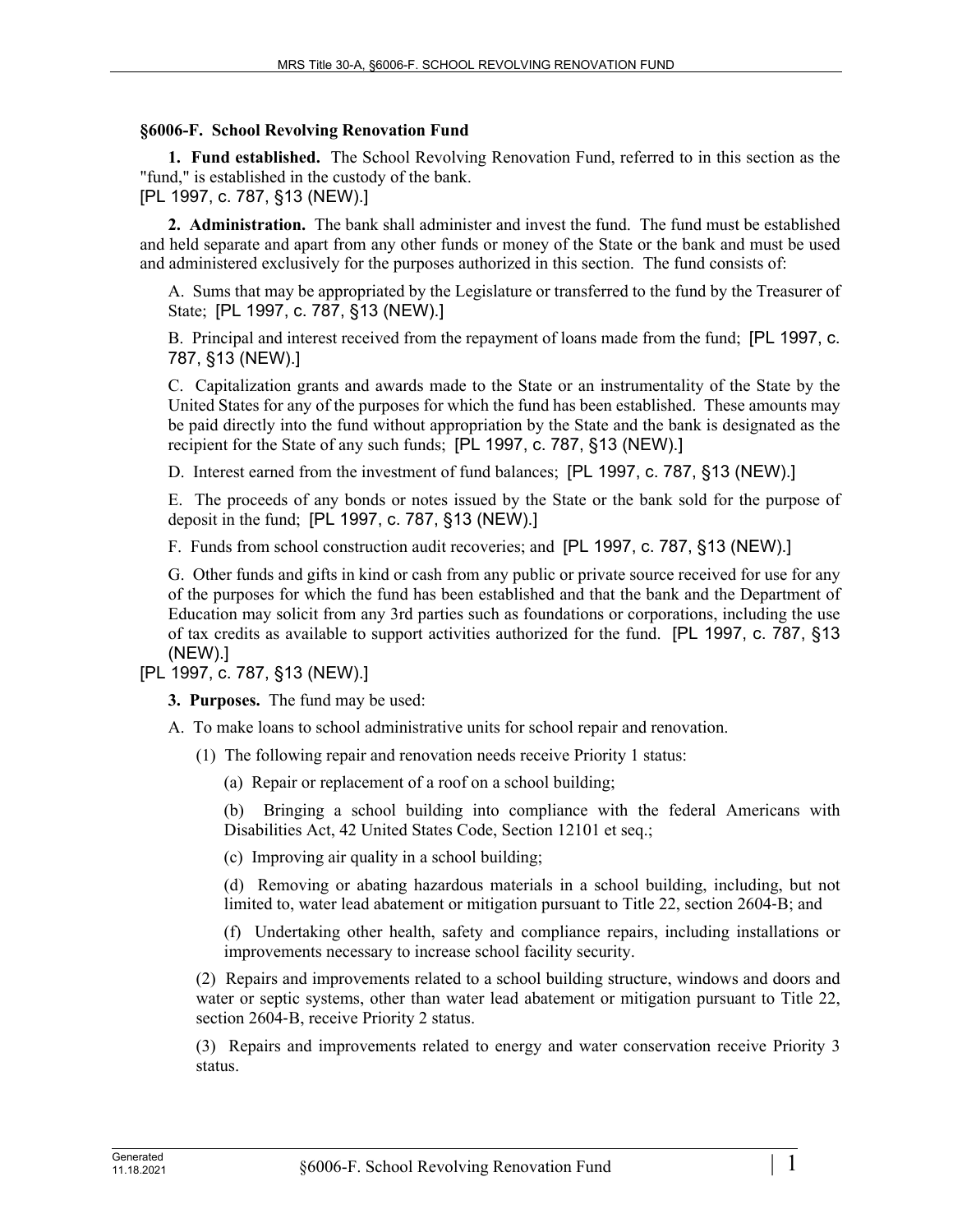(4) Upgrades of learning spaces in school buildings, including renovations to retrofit learning spaces for public preschool programs, receive Priority 4 status.

(5) The Commissioner of Education may approve other necessary repairs; [PL 2019, c. 343, Pt. ZZZZ, §1 (AMD).]

B. To make loans to a school administrative unit to finance expenditures incurred after June 1, 1998 for repairs or renovations authorized under paragraph A; [PL 2011, c. 153, §2 (AMD).]

C. To guarantee or insure, directly or indirectly, the payment of notes or bonds issued or to be issued by a school administrative unit for the purpose of financing any repair authorized under paragraph A; [PL 2011, c. 153, §3 (AMD).]

D. To guarantee or insure, directly or indirectly, funds established by a school administrative unit for the purpose of financing any repair authorized under paragraph A; [PL 1997, c. 787, §13 (NEW).]

E. To deposit with a lending institution or with a trustee bank available fund balances to offset loan balances for school administrative districts undertaking projects authorized by paragraph A; [PL 2011, c. 153, §4 (AMD).]

F. To invest available fund balances and credit the net interest income on those balances to the fund; [PL 1997, c. 787, §13 (NEW).]

G. To invest as a source of revenue or security for the payment of principal and interest on general or special obligations of the bank if the proceeds of the sale of the obligations have been deposited in the fund, or if the proceeds of the sale of the obligations are used for the purposes authorized in paragraph A, or as a source of revenue to subsidize the school administrative unit loan payment obligations; [PL 2011, c. 153, §5 (AMD).]

H. To pay the costs of the bank and the Department of Education associated with the administration of the fund and projects financed by the fund, except that no more than the lesser of 2% of the aggregate of the highest fund balances in any fiscal year and 4% of the combined value of any capitalization grants provided by the United States for deposit in the fund may be used for these purposes. The Commissioner of Education is authorized to receive revenue from the fund administered by the bank. Funds provided to the Department of Education from the fund must be deposited in a nonlapsing dedicated account to be used to carry out the purposes of this section; and [PL 2005, c. 683, Pt. A, §54 (RPR).]

I. [PL 2005, c. 683, Pt. A, §55 (RP).]

J. To reimburse school administrative units for costs incurred for Priority 1 status health and safety projects described in paragraph A, subparagraph (1) and approved by the Commissioner of Education. The amount of the reimbursement must be determined in accordance with the school administrative unit's state share percentage as provided in subsection 6. [PL 2011, c. 153, §6 (AMD).]

[PL 2019, c. 343, Pt. ZZZZ, §1 (AMD).]

**4. Priorities.** Periodically, and at least annually, the Department of Education shall prepare and certify to the bank a project priority list of those school administrative units whose projects are eligible for loans under this section. In establishing the priority list, the department shall grant special consideration to projects that include urgent health and safety needs. The department shall submit with the list the factors considered when determining the priorities.

## [PL 1997, c. 787, §13 (NEW).]

**5. Eligibility terms.** The bank and the Department of Education shall develop by rule the terms of repayment of loans. A loan made pursuant to this section may not carry an interest rate higher than 0%. A loan may be made only if a project is certified by the Department of Education as eligible for